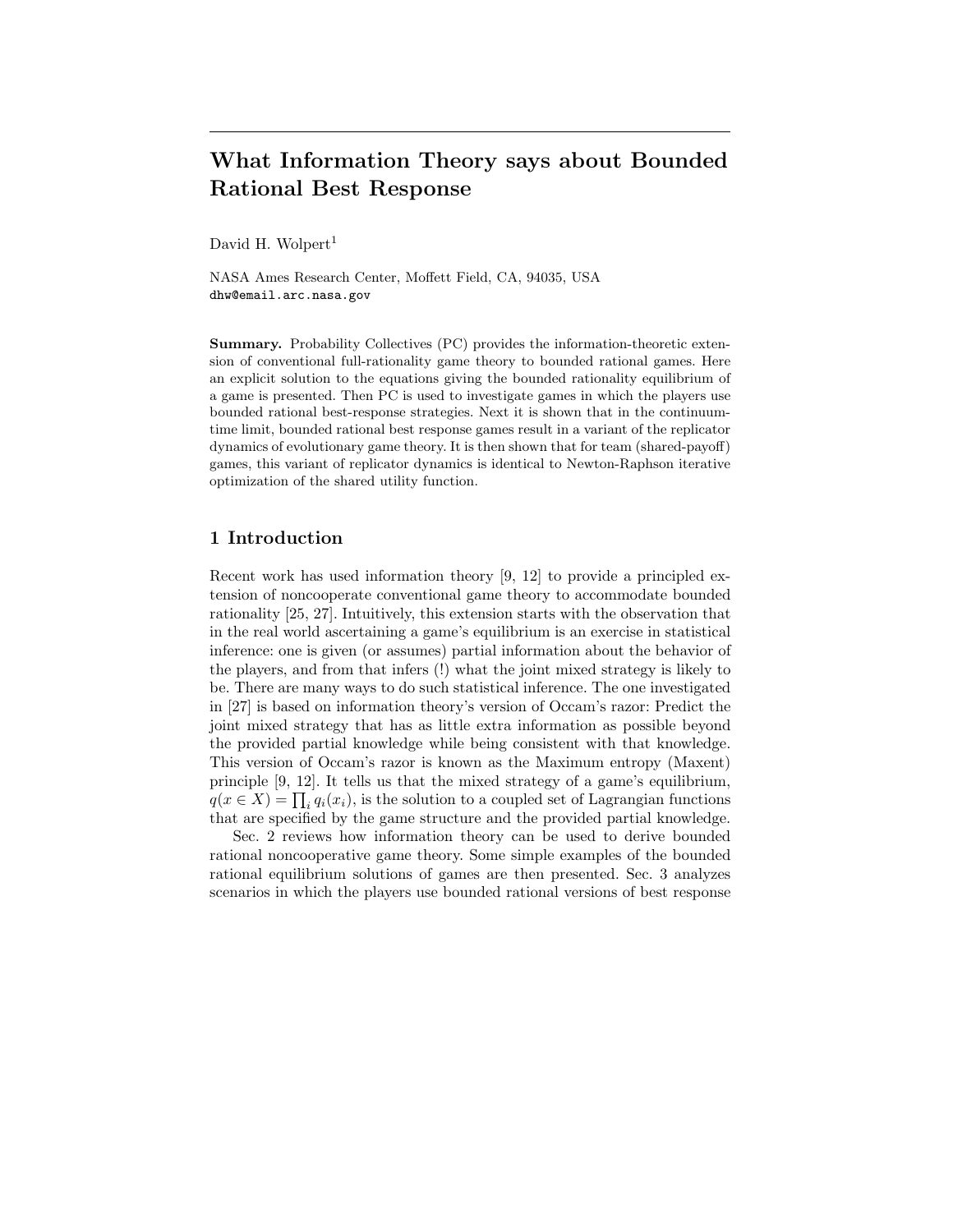strategies. Particular attention is paid to team games, in which the players share the same utility function. The analysis for this case provide insight into how to optimize the sequence of moves by the players, as far as their shared utility is concerned. This can be viewed as a formal way to optimize the organization chart of a corporation.

Best response strategies, even bounded rational ones, are poor models of real-world computational players that use Reinforcement Learning (RL) [20]. Sec. 4 considers iterated games in which players use a (bounded rational) variant of best response, a variant that is more realistic for computational players, and arguably for human players as well. In this variant the conditional expected utilities used by player  $i$  to update her strategy, expected payoff given move  $x_i$ , is a decaying average of recent conditional expected utilities. This decay biases the player to dampen large and sudden changes in her strategy. This variant is then explored for the case of team games. The continuum limit of the dynamics of such games is shown to be variant of the replicator dynamics. It is shown such continuum-limit bounded rational best response is identical to Newton-Raphson iterative optimization of the shared utility function of such games.

The formalism presented in this paper is a special case of the field of Probability Collectives (PC), a case in which the joint distribution over the variables of interest is a product distribution. This special case is known as Product Distribution (PD) theory [25, 27, 29, 28, 26, 7]. PC has many applications beyond those considered in this paper, e.g., distributed optimization and control [16, 15, 2, 29]. Finally, see [16] for relations to other work in game theory, optimization, statistical physics, and reinforcement learning.

# 2 Bounded Rational Noncooperative Game Theory

In this section we motivate PD theory as the information-theoretic formulation of bounded rational game theory. We use the integral sign  $(f)$  with the associated measure implicit, i.e., it indicates sums if appropriate, Lebesgue integrals over  $\mathbb{R}^n$  if appropriate, etc. In addition, the subscript *(i)* is used to indicate all index values other than i. Finally, we use  $P$  to indicate the set of all probability distributions over a vector space, and  $\mathcal Q$  to indicate the subset of  $P$  consisting of all product distributions (i.e., the associated Cartesian product of unit simplices).

In noncooperative game theory one has a set of  $N$  players. Each player  $i$ has its own set of allowed **pure strategies**. A **mixed strategy** is a distribution  $q_i(x_i)$  over player i's possible pure strategies. Each player i also has a **private utility** function  $g_i$  that maps the pure strategies adopted by all N of the players into the real numbers. So given mixed strategies of all the players, the expected utility of player *i* is  $E(g_i) = \int dx \prod_j q_j(x_j)g_i(x)$ .

In a Nash equilibrium every player adopts the mixed strategy that maximizes its expected utility, given the mixed strategies of the other players. More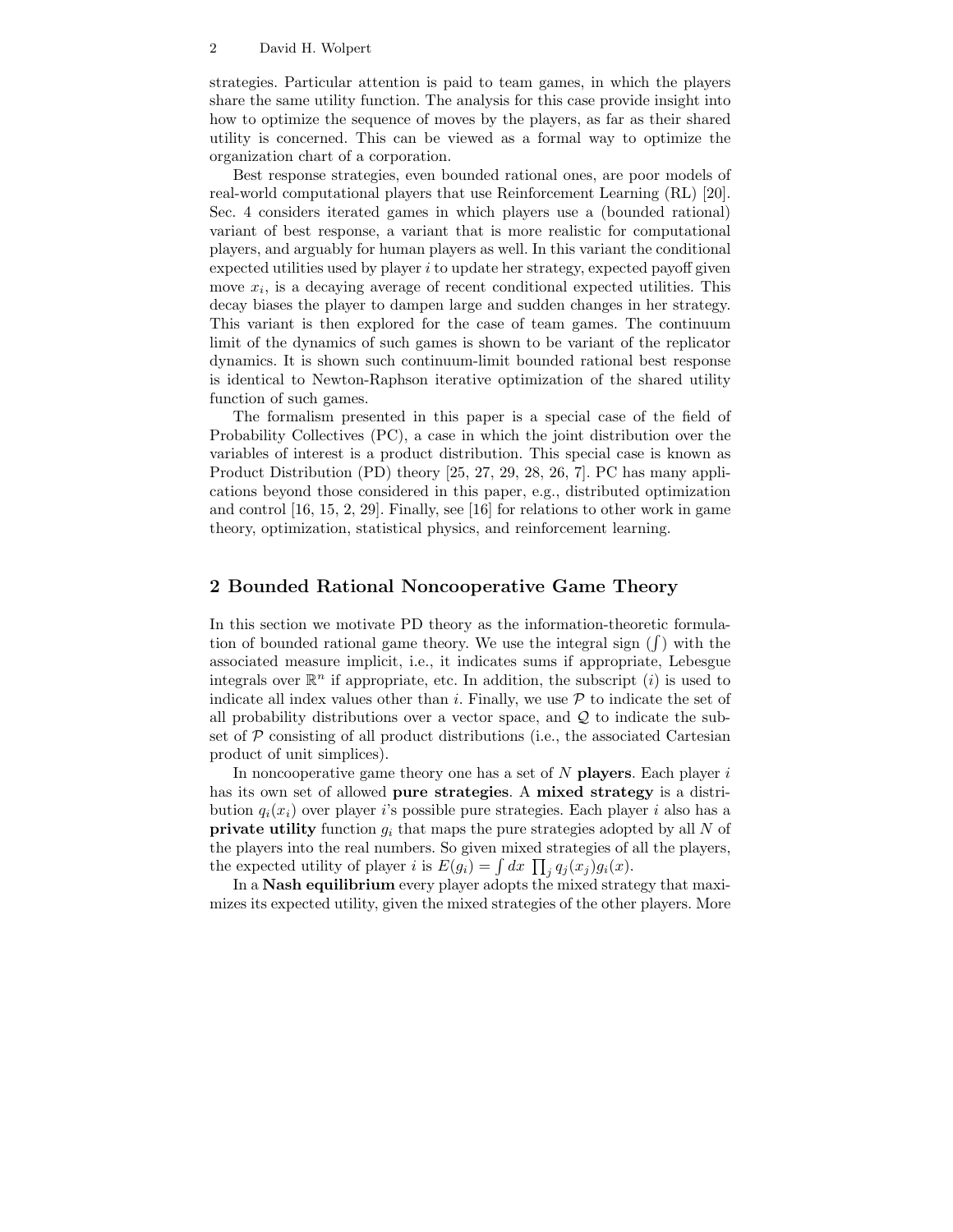formally,  $\forall i, q_i = \text{argmax}_{q'_i} \int dx \ q'_i \prod_{j \neq i} q_j(x_j) \ q_i(x)$ . Perhaps the major objection that has been raised to the Nash equilibrium concept is its assumption of full rationality  $[10, 6, 18, 4]$ . This is the assumption that every player i can both calculate what the strategies  $q_{j\neq i}$  will be and then calculate its associated optimal distribution. In other words, it is the assumption that every player will calculate the entire joint distribution  $q(x) = \prod_j q_j(x_j)$ .

In the real world, this assumption of full rationality almost never holds, whether the players are humans, animals, or computational agents [5, 17, 10, 3, 8, 1, 22, 14]. This is due to the cost of computation of that optimal distribution, if nothing else. This real-world bounded rationality is a major impediment to applying conventional game theory in the real world.

### 2.1 Review of the Minimum Information Principle

Shannon was the first person to realize that based on any of several separate sets of very simple desiderata, there is a unique real-valued quantification of the amount of syntactic information in a distribution  $P(y)$ . He showed that this amount of information is the negative of the Shannon entropy of that distribution,  $S(P) = -\int dy P(y) \ln[\frac{P(y)}{\mu(y)}]$ . So for example, the distribution with minimal information is the one that doesn't distinguish at all between the various  $y$ , i.e., the uniform distribution. Conversely, the most informative distribution is the one that specifies a single possible  $y$ . Note that for a product distribution, entropy is additive, i.e.,  $S(\prod_i q_i(y_i)) = \sum_i S(q_i)$ .

Say we given some incomplete prior knowledge about a distribution  $P(y)$ . How should one estimate  $P(y)$  based on that prior knowledge? Shannon's result tells us how to do that in the most conservative way: have your estimate of  $P(y)$  contain the minimal amount of extra information beyond that already contained in the prior knowledge about  $P(y)$ . Intuitively, this can be viewed as a version of Occam's razor: introduce as little extra information beyond that you are provided in your inferring of P. This minimum information approach is called the maxent principle. It has proven extremely powerful in domains ranging from signal processing to supervised learning [12]. In particular, it is has been successfully used in many statistics applications, including econometrics [13]. It has even provided what many consider the cleanest derivation of the foundations of statistical physics [11].

### 2.2 Maxent Lagrangians

Much of the work on equilibrium concepts in game theory adopts the perspective of an external observer of a game. We are told something concerning the game, e.g., its cost functions, information sets, etc., and from that wish to predict what joint strategy will be followed by real-world players of the game. Say that in addition to such information, we are told the expected utilities of the players. What is our best estimate of the distribution  $q$  that generated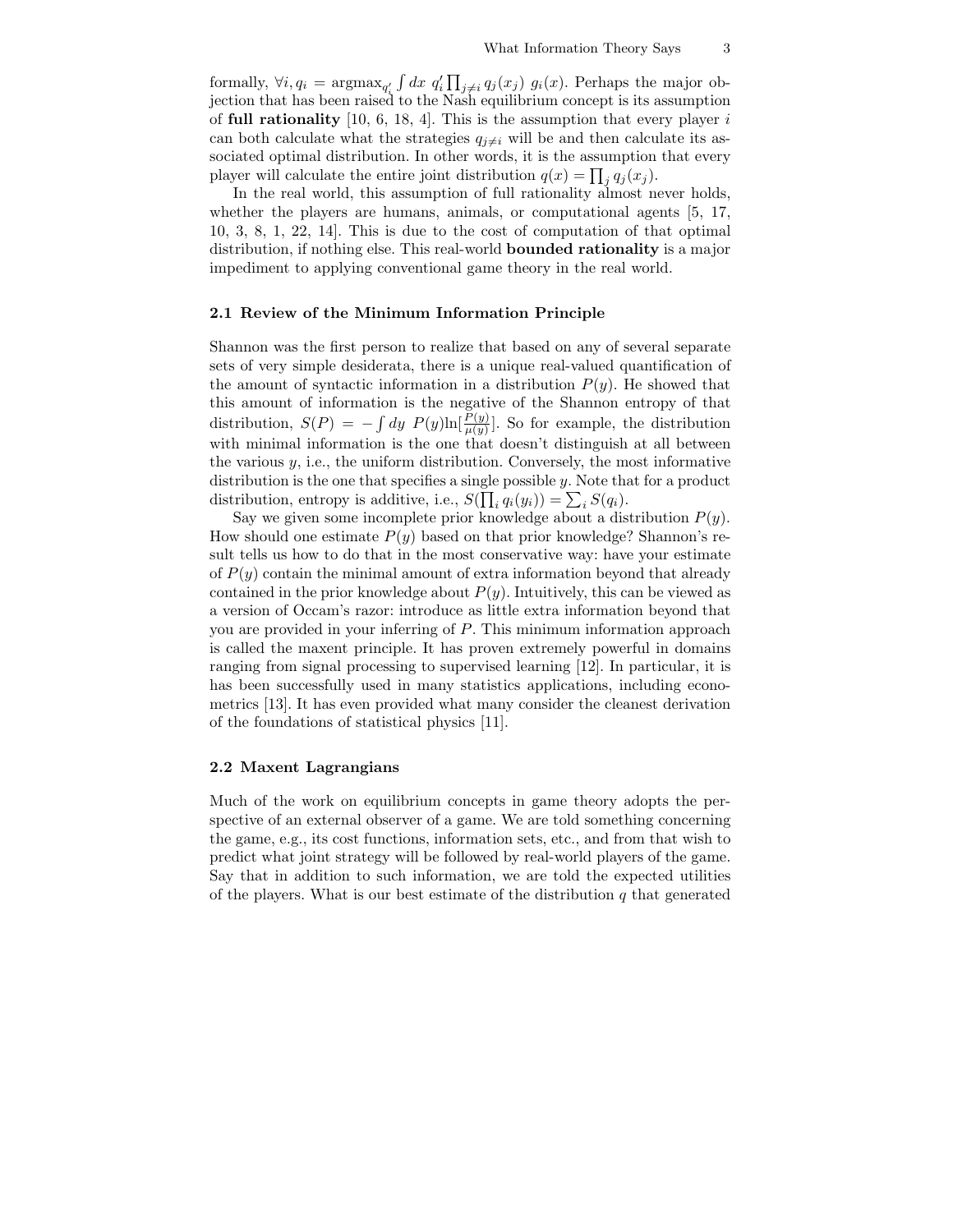those expected cost values? By the maxent principle, it is the distribution with maximal entropy, subject to those expectation values.

To formalize this, for simplicity assume a finite number of players and of possible strategies for each player. To agree with the convention in fields other than game theory (e.g., optimization, statistical physics, etc.), from now on we implicitly flip the sign of each  $g_i$  so that the associated player i wants to minimize that function rather than maximize it. Intuitively, this flipped  $g_i(x)$ is the "cost" to player  $i$  when the joint-strategy is  $x$ .

With this convention, given prior knowledge that the expected utilities of the players are given by the set of values  $\{\epsilon_i\}$ , the maxent estimate of the associated  $q$  is given by the minimizer of the Lagrangian

$$
\mathscr{L}(q) \triangleq \sum_{i} \beta_i [E_q(g_i) - \epsilon_i] - S(q) \tag{1}
$$

$$
= \sum_{i} \beta_i \left[ \int dx \prod_{j} q_j(x_j) g_i(x) - \epsilon_i \right] - S(q) \tag{2}
$$

where the subscript on the expectation value indicates that it evaluated under distribution q. The  $\{\beta_i\}$  are "inverse temperatures" implicitly set by the constraints on the expected utilities.

Solving, we get the coupled equations

$$
q_i(x_i) \propto e^{-E_{q_{(i)}}(G|x_i)} \tag{3}
$$

where the overall proportionality constant for each  $i$  is set by normalization, and  $G \triangleq \sum_i \beta_i g_i^{-1}$ . In Eq. 3 the probability of player i choosing pure strategy  $x_i$  depends on the effect of that choice on the utilities of the other players. This reflects the fact that our prior knowledge concerns all the players equally.

If we wish to focus only on the behavior of player  $i$ , it is appropriate to modify our prior knowledge. First consider the case of maximal prior knowledge, in which we know the actual joint-strategy of the players, and therefore all of their expected costs. For this case, trivially, the maxent principle says we should "estimate"  $q$  as that joint-strategy (it being the  $q$  with maximal entropy that is consistent with our prior knowledge). The same conclusion holds if our prior knowledge also includes the expected cost of player i.

Modify this maximal set of prior knowledge by removing from it specification of player i's strategy. So our prior knowledge is the mixed strategies of all players other than  $i$ , together with player  $i$ 's expected cost. We can incorporate prior knowledge of the other players' mixed strategies directly, without introducing Lagrange parameters. The resultant maxent Lagrangian is

$$
\mathcal{L}_i(q_i) \triangleq \beta_i[\epsilon_i - E_q(g_i)] - S_i(q_i)
$$

solved by a set of coupled **Boltzmann distributions**:

<sup>&</sup>lt;sup>1</sup>The subscript  $q_{(i)}$  on the expectation value indicates that it is evaluated according the distribution  $\prod_{j\neq i} q_j$ .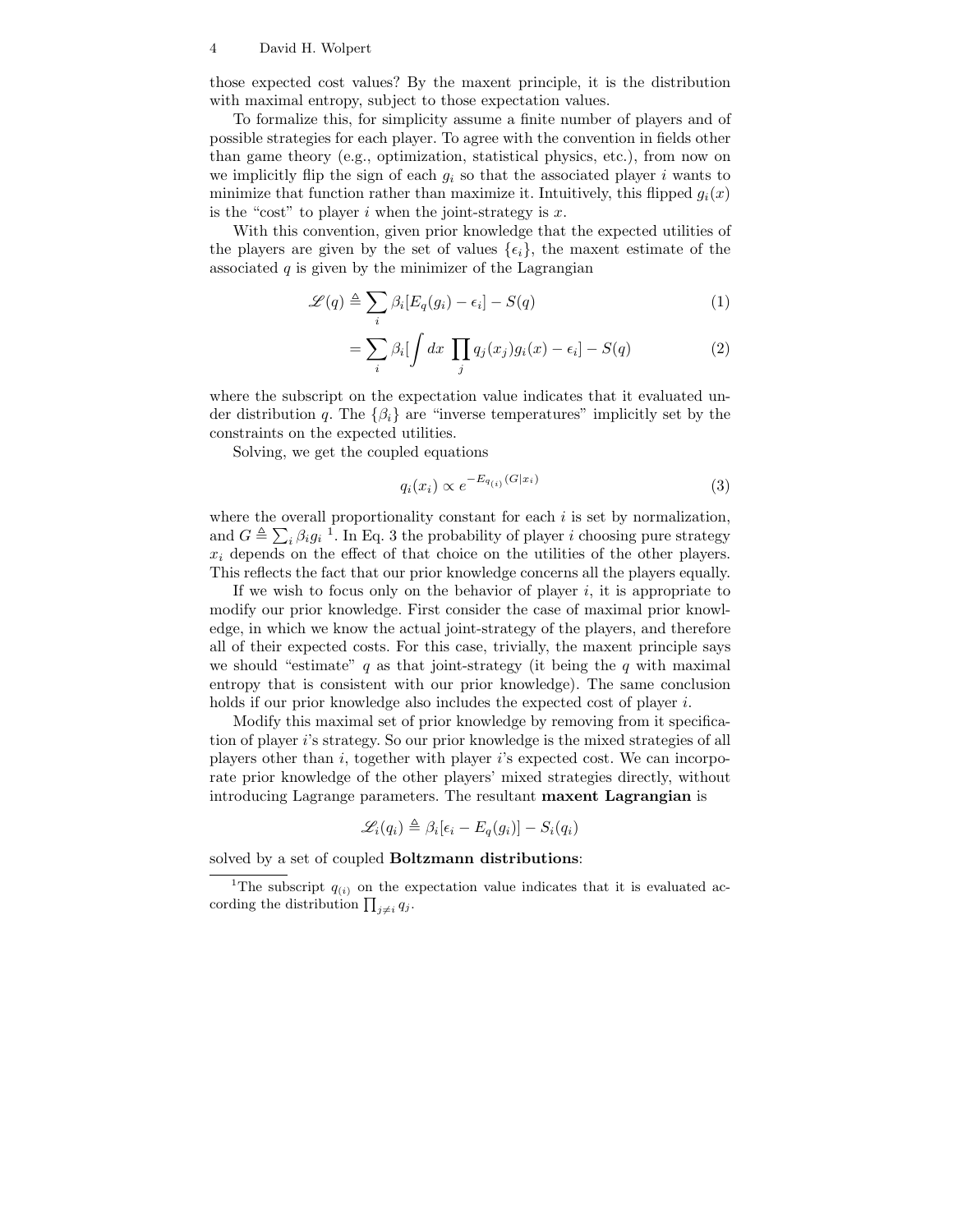What Information Theory Says 5

$$
q_i(x_i) \propto e^{-\beta_i E_{q_{(i)}}(g_i|x_i)}.\tag{4}
$$

Following Nash, we can use Brouwer's fixed point theorem to establish that for any non-negative values  $\{\beta\}$ , there must exist at least one product distribution given by the product of these Boltzmann distributions (one term in the product for each  $i$ ).

The first term in  $\mathscr{L}_i$  is minimized by a perfectly rational player. The second term is minimized by a perfectly irrational player, i.e., by a perfectly uniform mixed strategy  $q_i$ . So  $\beta_i$  in the maxent Lagrangian explicitly specifies the balance between the rational and irrational behavior of the player. In particular, for  $\beta \to \infty$ , by minimizing the Lagrangians we recover the Nash equilibria of the game. More formally, in that limit the set of  $q$  that simultaneously minimize the Lagrangians is the set of mixed strategy equilibria of the game, together with the set of delta functions about the pure Nash equilibria of the game. The same is true for Eq. 3.

Note also that independent of information-theoretic considerations, the Boltzmann distribution is a reasonable (highly abstracted) model of human behavior. Typically humans do some "exploration" as well as "exploitation", trying each move with probability that rises as the expected cost of the move falls. This is captured in the Boltzmann distribution mixed strategy.

One can formalize the concept of the rationality of a player in a way that applies to any distribution, not just a Boltzmann distribution. One does this with a **rationality operator** which maps a  $q$  and a  $g_i$  to a non-negative real value measuring the rationality of player i in adopting strategy  $q_i$  given private cost function  $g_i$  and strategies  $q_{(i)}$  of the other players. For the solution in Eq. 4 and private cost  $g_i$ , the value of that operator is just  $\beta_i$  [27].

Eq. 3 is just a special case of Eq. 4, where all player's share the same private cost function, G. (Such games are known as team games.) This relationship reflects the fact that for this case, the difference between the maxent Lagrangian and the one in Eq. 2 is independent of  $q_i$ . Due to this relationship, our guarantee of the existence of a solution to the set of maxent Lagrangians implies the existence of a solution of the form Eq. 3. Typically players will be closer to minimizing their expected cost than maximizing it. For prior knowledge consistent with such a case, the  $\beta_i$  are all non-negative.

For each player i define  $f_i(x, q_i(x_i)) \triangleq \beta_i g_i(x) + \ln[q_i(x_i)]$ . Then we can write the maxent Lagrangian for player  $i$  as

$$
\mathcal{L}_i(q) = \int dx \; q(x) f_i(x, q_i(x_i)). \tag{5}
$$

Now in a bounded rational game every player sets its strategy to minimize its Lagrangian, given the strategies of the other players. In light of Eq. 5, this means that we can interpret each player in a bounded rational game as being perfectly rational for a cost function that incorporates its computational cost. To do so we simply need to expand the domain of "cost functions" to include (logarithms of) probability values as well as joint moves.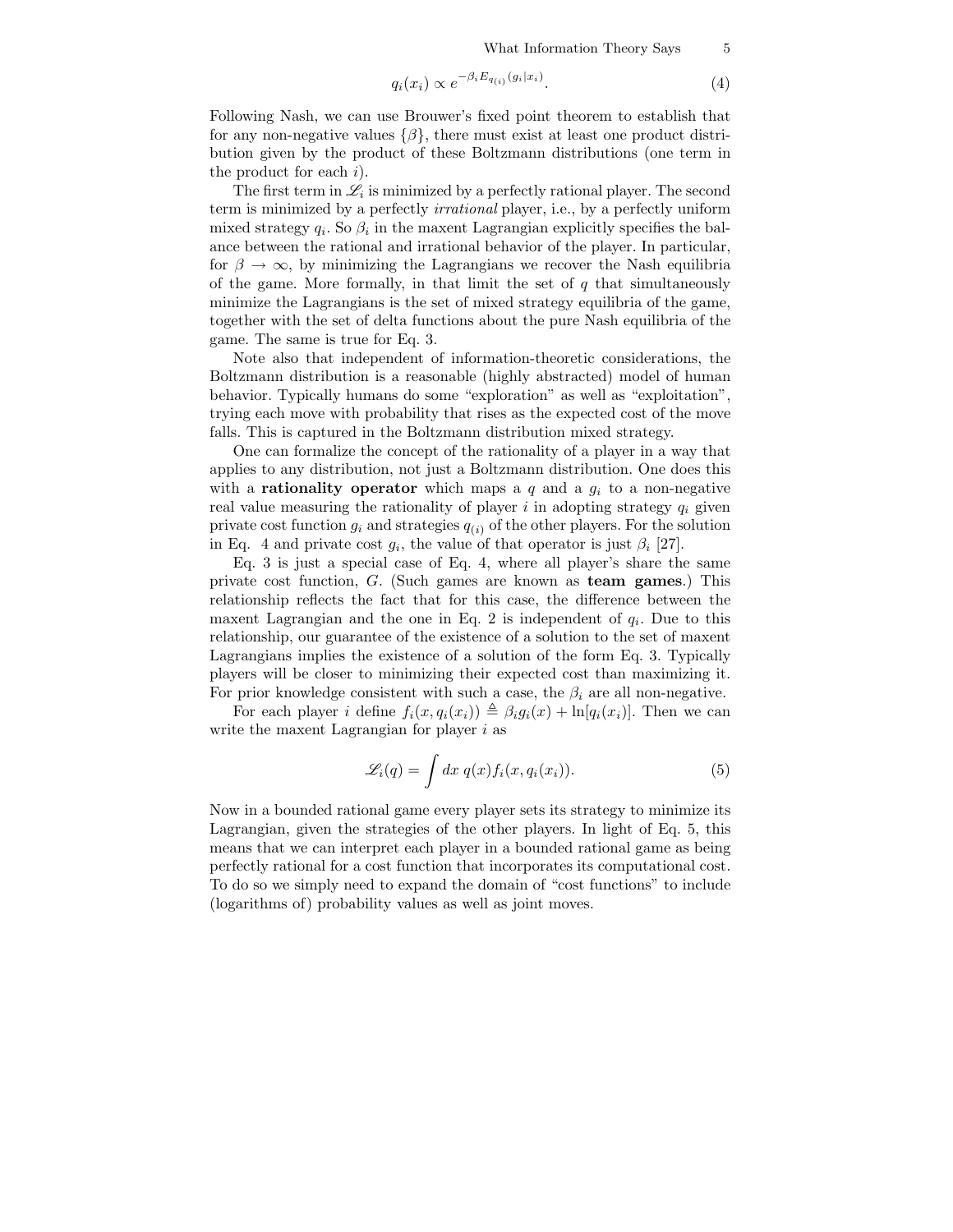### 2.3 Examples of Bounded Rational Equilibria

It can be difficult to start with a set of cost functions and associated rationalities  $\beta_i$  and then solve for the associated bounded rational equilibrium q. Solving for q when prior knowledge consists of expected costs  $\epsilon_i$  rather than rationalities can be even more tedious. (In that situation the  $\beta_i$  are not specified upfront but instead are Lagrange parameters that we must solve for.) However there is an alternative approach to constructing examples of games and their bounded rational equilibria that is quite simple. In this alternative one starts with a particular mixed strategy  $q$  and then solves for a game for which  $q$  is a bounded rational equilibrium, rather than the other way around.

To illustrate this, consider a 2-player single-stage game. Let each player have 3 possible moves, indicated by the numerals 0, 1, and 2. Say the (bounded rational) mixed strategy equilibrium is

$$
q_1(0) = 1/2, q_1(1) = 1/4, q_1(2) = 1/4;
$$
  
\n $q_2(0) = 2/3, q_2(1) = 1/4, q_2(2) = 1/12.$  (6)

Now we know that at the equilibrium,  $q_1(x_1) \propto e^{-\beta_1 E(g_1|x_1)}$ , where  $\beta_1$ is player 1's rationality, and  $g_1$  is her cost function (the negative of her cost function). This means for example that

$$
e^{-(\beta_1[E(g_1|x_1=0)-E(g_1|x_1=1)])} = \frac{q_1(0)}{q_1(1)} = 2, \text{ i.e.,}
$$
  

$$
\beta_1[E(g_1 | x_1=0)-E(g_1 | x_1=1)] = -\ln(2).
$$
 (7)

A similar equation governs the remaining independent difference in expectation values for player 1. The analogous two equations for player 2 also hold.

Now define the vectors  $\mathbf{g}_{i,j}(.) \triangleq g_i(x_i = j,.)$ . So for example  $\mathbf{g}_{1,0}$  $(g_1(x_1 = 0, x_2 = 0), g_1(x_1 = 0, x_2 = 1), g_1(x_1 = 0, x_2 = 2))$ . Then we can express our equations compactly as four dot product equalities:

$$
\beta_1(\mathbf{g}_{1;0} - \mathbf{g}_{1;1}) \cdot q_2 = -\ln(2) ; \quad \beta_1(\mathbf{g}_{1;0} - \mathbf{g}_{1;2}) \cdot q_2 = -\ln(2) ; \n\beta_2(\mathbf{g}_{2;0} - \mathbf{g}_{2;1}) \cdot q_1 = -\ln(8/3) ; \quad \beta_2(\mathbf{g}_{2;0} - \mathbf{g}_{2;2}) \cdot q_1 = -\ln(8) .
$$
\n(8)

We can absorb each  $\beta_i$  into its associated  $g_i$ ; all that matters is their product.

We can now plug in for the vectors  $q_1$  and  $q_2$  from Eq. 6 and simply write down a set of solutions for the four three-dimensional vectors  $\mathbf{g}_{i,j}$ . For these  ${g_i}$  the bounded ratinal equilibrium is given by the q of Eq. 6. If desired, we can evaluate the associated expected values of the cost functions for the two players; our  $q$  is the bounded ratinal equilibrium for those expected costs.

Note that the variables in the first pair of equalities in Eq. 8 are independent of those in the second pair. In other words, whereas the Boltzmann equations giving  $q$  for a specified set of  $g_i$  are a set of coupled equations, the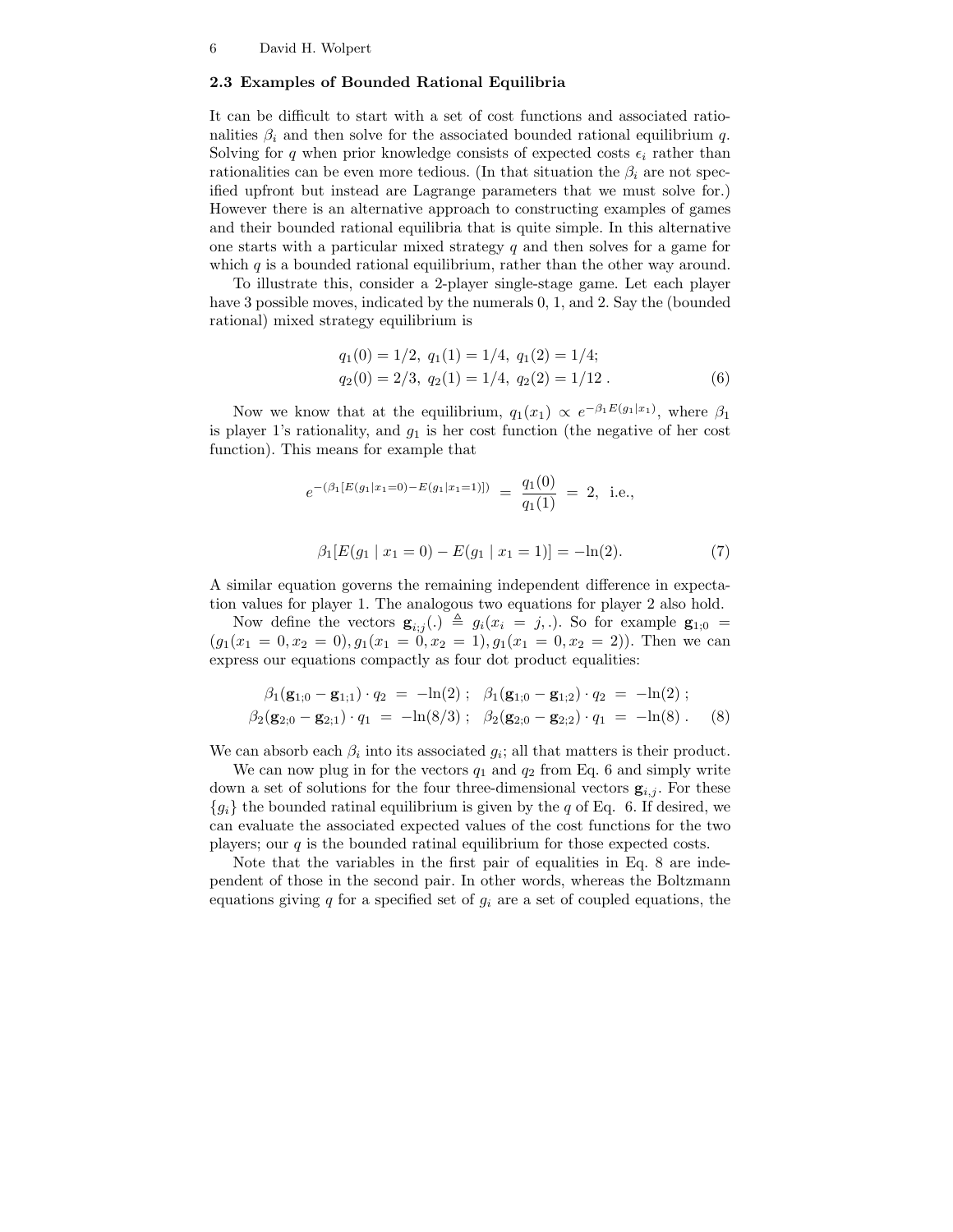equations giving the  $g_i$  for a specified q are not coupled. Note also that our equations for the  $g_{i:j}$  are (extremely) underconstrained. This illustrates how compressive the mapping from the  $g_i$  to the associated equilibrium  $q$  is. Bear in mind though that that mapping is also multi-valued in general; in general a single set of cost functions can have more than one equilibrium, just like it can have more than one Nash equilibrium.

The generalization of this example to arbitrary numbers of players with arbitrary move spaces is immediate. As before, indicate the moves of every player by an associated set of integer numerals starting at 0. Recall that the subscript  $(i)$  on a vector indicate all components but the *i*'th one. Also absorb the rationalities  $\beta_i$  into the associated  $g_i$ .

Now specify q and the vectors  $g_i(x_i = 0,.)$  (one vector for each i) to be anything whatsoever. Then for all players  $i$ , the only associated constraint on the *i*'th cost function concerns certain projections of the vectors  $g_i(x_i > 0,.)$ (one projection for each value  $x_i > 0$ ). Concretely,  $\forall i, x_i > 0$ ,

$$
\int dx'_{(i)} g_i(x_i, x'_{(i)}) \prod_{j \neq i} q_j(x'_j) = -\ln(\frac{q_i(0)}{q_i(x_i)}) + \int dx'_{(i)} g_i(0, x'_{(i)}) \prod_{j \neq i} q_j(x'_j),
$$

i.e., 
$$
\forall i, x_i > 0, \mathbf{g}_i(x_i,.) \cdot q_{(i)} = -\ln(\frac{q_i(0)}{q_i(x_i)}) + \mathbf{g}_i(0,.) \cdot q_{(i)}.
$$
 (9)

All the terms on the right-hand side are specified, as well as the  $q_{(i)}$  term on the left-hand side. Any  $\mathbf{g}_i(x_i,.)$  that obeys the associated equation has the specified  $q$  as a bounded rational equilibrium.

See [27] for discussion of alternative interpretations of this informationtheoretic formulation of bounded rationality. That reference also discusses kinds of prior knowledge that do not result in the Maxent Lagrangian, in particular knowledge based on finite data sets (Bayesian inference). A scalarvalued quantification of the rationality of a player is also presented there.

# 3 Bounded Rational Versions of Best Response

One crude way to try to find the  $q$  given by Eq. 4 would be an iterative process akin to the best-response scheme of game theory [10]. Given any current distribution  $q$ , in this scheme all agents i simultaneously replace their current distributions. In this replacement each agent i replaces  $q_i$  with the distribution given in Eq. 4 based on the current  $q_{(i)}$ . This scheme is the basis of the use of Brouwer's fixed point theorem to prove that a solution to Eq. 4 exists. Accordingly, it is called parallel Brouwer updating. (This scheme goes by many names in the literature, from Boltzmann learning in the RL community to block relaxation in the optimization community.)

Sometimes conditional expected costs for each agent can be calculated explicitly at each iteration. More generally, they must be estimated. This can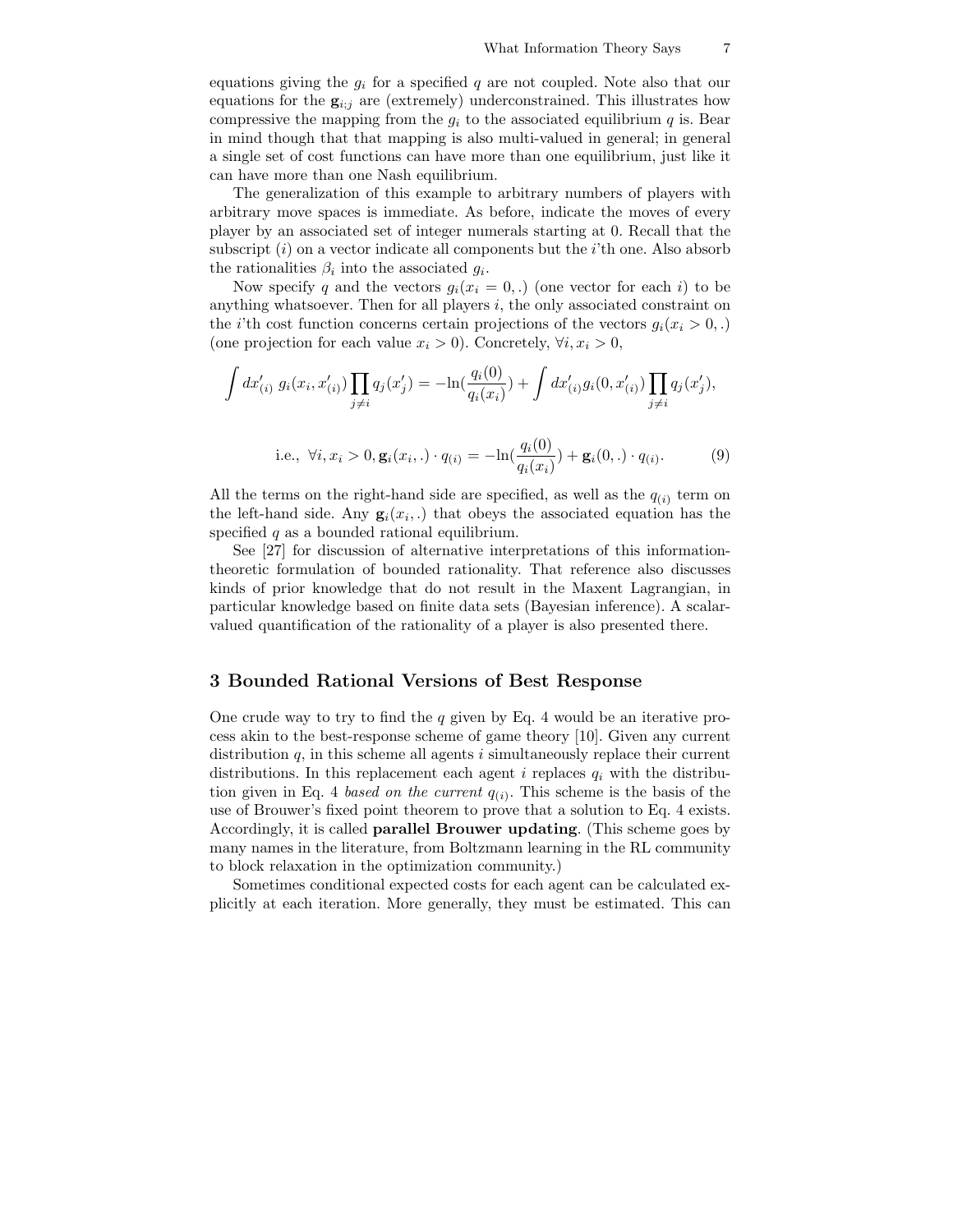be done via Monte Carlo sampling, iterated across a block of time. During that block the agents all repeatedly and jointly IID sample their (unchanging) probability distributions to generate joint moves, and the associated cost values are recorded. These are then use to estimate all the conditional expected costs, which then determine the parallel Brouwer update.

This is what is done in RL schemes in which each agent maintains an empirical estimate of its cost for each of its moves, and chooses its actual move stochastically, by sampling a Boltzmann distribution of those estimates. (See [25] for ways to get accurate MC estimates more efficiently than in this simple scheme.)

One alternative to parallel Brouwer updating is serial Brouwer updating, where we only update one  $q_i$  at a time. This is analogous to a Stackelberg game, in that one agent makes its move and then the other(s) respond [4, 6]. In a team game, any serial Brouwer updating must reduce the common Lagrangian, in contrast to the case with parallel Brouwer updating.

There are many versions of serial updating. In cyclic serial Brouwer updating, one cycles through the  $i$  in order. In **random** serial Brouwer updating, one cycles through them in a random fashion. In greedy serial Brouwer updating, instead of cycling through all  $i$ , at each iteration we choose what single player to update based on the associated drop in the common Lagrangian. Those drops can be evaluated without calculating the associated Boltzmann distributions. To see how, use  $N_i$  to indicate the normalization constant of Eq. 4. Then define the **Lagrangian gap** at  $q$  for player i as  $\ln[N_i] + \int dx_i q_i(x_i) E_{q(i)}(g_i | x_i) + \int dx_i q_i(x_i) \ln[q_i(x_i)]$ . This is how much  $\mathscr L$ is reduced if only  $q_i$  undergoes the Brouwer update <sup>2</sup>.

Another obvious variant of these schemes is mixed serial/parallel Brouwer updating, in which one subset of the players moves in synchrony, followed by another subset, and so on. Such updating in a team game can be viewed as a simple model of the organization chart of the players. For example, this is the case when the players are a corporation, with  $G$  being a common cost function based on the corporation's performance.

Say we observe the functioning of such an organization over time, and view those observations as Monte Carlo sampling of its behavior. Then we can use those samples to statistically estimate how best to do serial/parallel Brouwer updating, for the purpose of minimizing the shared cost function  $G$ . This can be viewed as a way to optimize the organization chart coupling the players.

# 4 Parallel Brouwer with Data-Aging is Nearest Newton

This section considers a variant of best-response that is more realistic (more accurately models RL-based computational players that are actually used in

<sup>&</sup>lt;sup>2</sup>Proof sketch: Write entropy after the update as a sum of non-i entropies (unchanged by the update) plus  $i$ 's new entropy. Then expand  $i$ 's new entropy. This gives the value of the new Lagrangian as  $-\ln[N_i]$ . Then do the subtraction.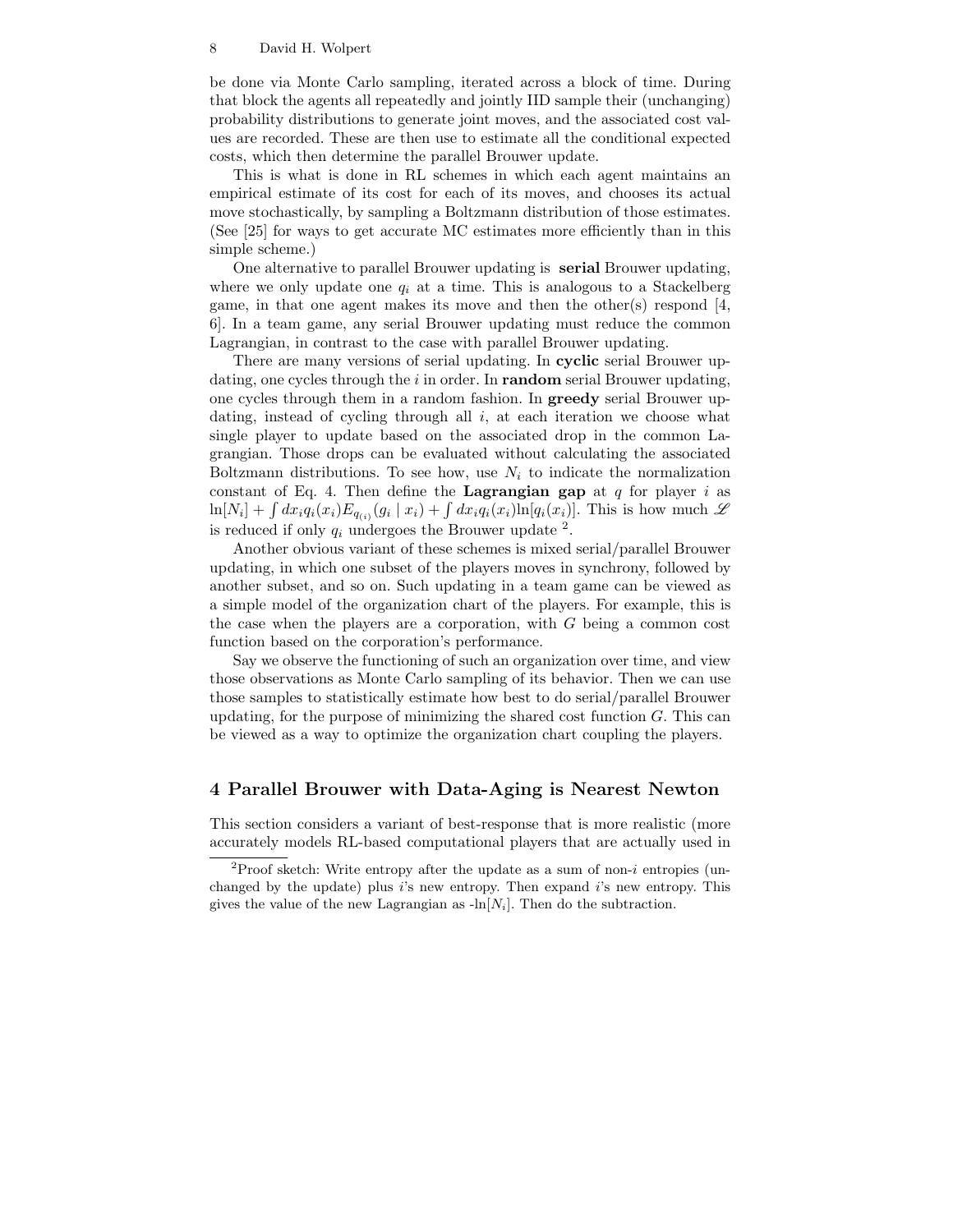machine learning, and arguably more accurately models human players as well). In this variant the expected cost used by each player to update her strategy is a decaying average of recent expected utilities; this decay reflects a conservative preference for dampening large changes in strategy.

Such a bias is used (implicitly or otherwise) in most multi-player RL algorithms. For example, in the COIN framework each agent i collects a data set of pairs of what value its private cost function has at timestep  $t$  together with the move it made then. It then estimates its cost for move  $x_i$  as a weighted average of all the cost values in its data set for that move. The weights are exponentially decaying functions of how long ago the associated observation was made. This **data-aging** is crucial to reflect the non-stationarity of agent i's environment, i.e., that the other agents are changing their strategies with time. Arguably, humans use similar modifications to best response. Indeed, in idealized learning rules like ficticious play, such dampening is crucial.<sup>3</sup>

## 4.1 The Dynamics of Brouwer Updating

Consider a multi-stage game where at the end of iteration  $t$ , each player  $i$ updates her distribution  $q_i(., t)$  to

$$
q_i(x_i, t) = \frac{e^{-\Phi_i(x_i, t)}}{\int dx_i' e^{-\Phi_i(x_i', t)}}
$$
(10)

where  $\Phi_i(x_i, t)$  can implicitly depend on distributions for times  $t' \neq t$ . This is a generalization of parallel Brouwer updating, where the function being exponentiated can be Q values (as in Q-learning [24]), single-instant reward values, distorted versions of these (e.g., to incorporate data-aging), etc. This generalization encompasses both uncountably and countably many values of t.

As an example, for single-instant rewards (i.e., conventional parallel Brouwer),  $\Phi_i(x_i, t)$  is player i's estimate of  $(\beta_i$  times) her conditional expected cost for taking move  $x_i$  at time  $t - 1$ . If that estimate were exact, this would mean

$$
\Phi_i(x_i, t) = \beta E(g_i \mid x_i) = \beta \int dx_{(i)} q_{(i)}(x_{(i)}, t-1) g_i(x_i, x_{(i)}).
$$
 (11)

As another example, for Q-learning, one player is Nature and for all  $t$  her distribution is a delta function. In this case  $\Phi_i(x_i, t)$  is the Q-value for player

<sup>3</sup>Brouwer updating with data-aging has minimal memory requirements on the agents. Say agent  $i$  has just made a particular move, getting cost  $r$ , and that the most recent previous time it made that time was  $T$  iterations ago. Then the new estimated cost for that move, E', is related to the previous one, E, by  $E' = \frac{r+k^T E a}{1+k^T a}$ , where  $k$  is a constant less than 1, and  $a$  is initially set to 1, while itself also being updated according to  $a \vcentcolon= k^T$ . So agent i only needs to keep a running tally of  $E, a$ , and T for each of its possible moves to use data-aging, rather than a tally of all historical time-cost pairs.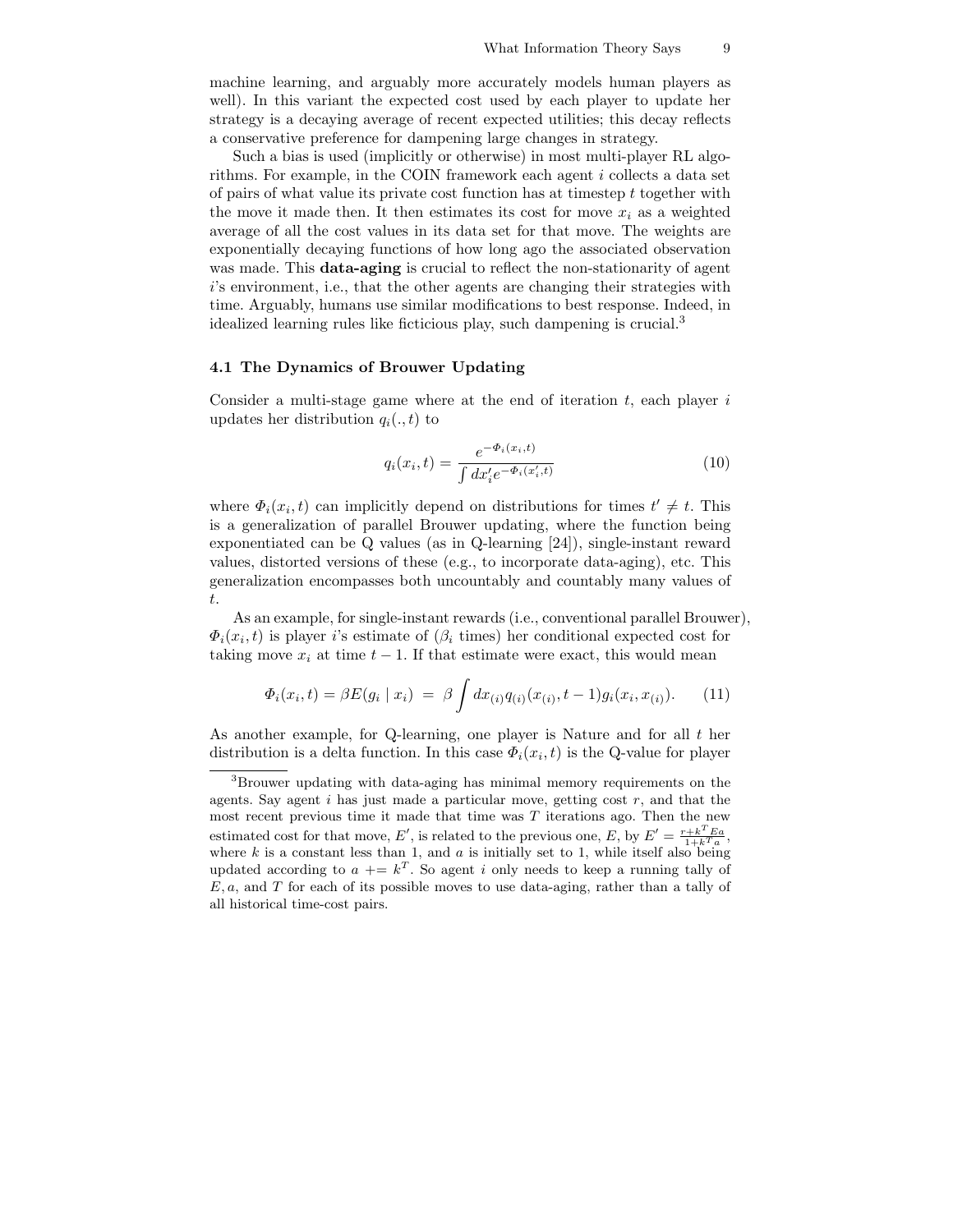i taking action  $x_i$ , when the state of Nature is as specified by the associated delta function in  $q(., t-1)$ .

Note that no Monte Carlo sampling is being done here, as there is in most real RL; this is an abstracted version of such RL. Alternatively, the analysis here becomes exact when  $\Phi_i$  is evaluated closed form, or (if  $\Phi_i$  is an empirical expectation value) when there are enough Monte Carlo samples so that empirical averages effectively give exact values of expected quantities.

At this point we have to say something about how  $\Phi_i$  evolves with time. Consider the case where  $\Phi_i$  is an "estimate" of the current value of some function  $\phi_i$ , formed by exponential aging of the previous (exactly known)  $\phi_i$ values. In our case, assuming there have been an infinite number of preceding timesteps, at each of which we have the function  $\phi_i$ , this is the same as geometric data-aging:

$$
\Phi_i(x_i, t) = \alpha \phi_i(x_i, q(t-1)) + (1 - \alpha) \Phi_i(x_i, t-1).
$$
 (12)

For example, in parallel Brouwer updating,  $\phi_i(x_i, t) = \beta E(g_i \mid x_i, q_{(i)}(t)),$ while  $\Phi_i(x_i, t)$  is a geometric average of the previous values  $\{\phi_i(x_i, t' < t)\}\.$ <sup>4</sup>

### 4.2 The Continuum-Time Limit

To go to the continuum-time limit, let  $t$  be a real variable, and replace the temporal delay value of 1 in Eq. 12 with  $\delta$ , and replace  $\alpha$  with  $\alpha\delta$  (we'll eventually take  $\delta \to 0$ ). In the  $\delta \to 0$  limit, assuming q is a continuous function of  $t$ , Eq. 12 becomes

$$
\frac{d\Phi_i(x_i, q)}{dt} = \alpha[\phi_i(x_i, q) - \Phi_i(x_i, q)].
$$
\n(13)

where from now on, for clarity the t argument in  $\Phi_i$  is no longer explicitly written, whereas the  $q(t)$  variable is. In addition, since Eq. 10 already allows for uncountable  $t$ , we can differentiate it with respect to  $t$  to get

$$
\frac{dq(x_i, t)}{dt} = -q_i(x_i, t)[\frac{d\Phi_i(x_i, t)}{dt} - \int dx_i' q_i(x_i', t) \frac{d\Phi_i(x_i', t)}{dt}].
$$
 (14)

If we knew the dynamics of  $\phi_i$ , we could solve Eq. 13 via integrating factors, in the usual way. Instead, here we'll plug Eq. 13's formula for  $\frac{d\Phi_i}{dt}$  into Eq. 14. Then use Eq. 10 to write  $\Phi_i(x_i, q) = \text{constant } -\ln(q_i(x_i))$ . The result is

$$
\frac{dq_i(x_i)}{dt} = \alpha q_i(x_i) [\phi_i(x_i, q) + \ln(q_i(x_i))] -
$$
\n
$$
\int dx'_i \alpha q_i(x'_i) [\phi_i(x'_i) + \ln(q_i(x'_i))].
$$
\n(15)

<sup>&</sup>lt;sup>4</sup>To see that Eq. 12 is exponential data-aging of  $\phi_i$ , write the value of  $\Phi_i(x_i, t)$ under such aging as a linear combination of two terms, one of which involves the value  $\Phi_i(x_i, t-1)$ . Then set the aging exponent  $\gamma = -\ln(1-\alpha)$ , to get Eq. 12.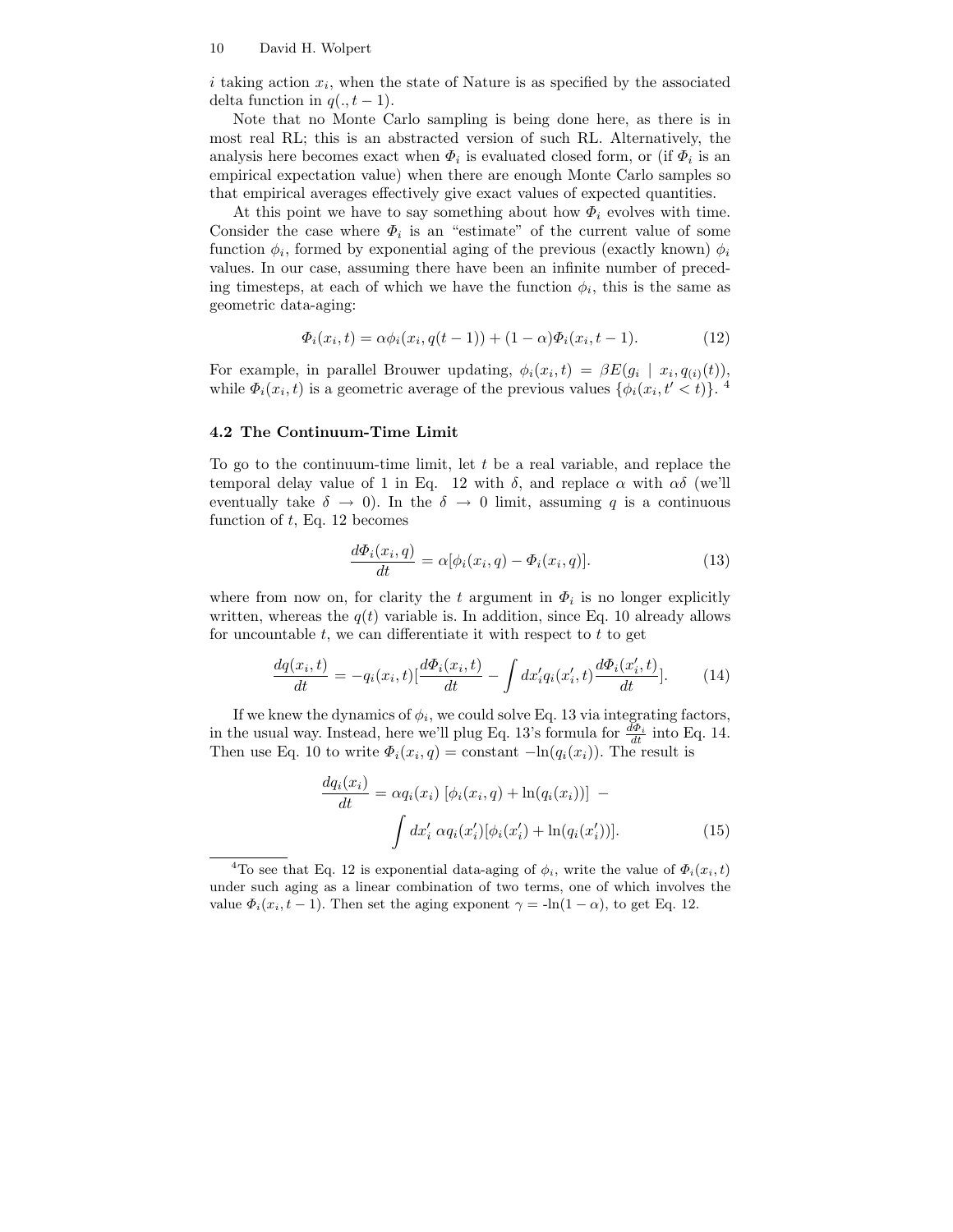## 4.3 Relation with Nearest Newton Descent and Replicator Dynamics

As mentioned previously, there are many ways to find equilibria, and in particular many distributed algorithms for doing so. This is especially so in team games, where finding such equilibria reduces to descending a single overarching Lagrangian. One natural idea for descent in such games is to use the Newton-Raphson descent algorithm. However that algorithm cannot be applied directly to search across  $q$  in a distributed fashion, due to the need to invert matrices coupling the agents. As an alternative, one can consider what new distribution  $p$  the Newton algorithm would step to if there was no restriction that  $p$  be a product distribution. One can then ask what product distribution is closest to  $p$ , according to Kullback-Leibler distance [9]. It turns out that one can solve for that optimal product distribution. The associated update rule is called the Nearest Newton algorithm [29].

It turns out that when one writes down the Nearest Newton update rule, it says to replace each component  $q_i(x_i)$  with the exact quantity appearing on the right-hand side of Eq. 15, where  $\alpha$  is the stepsize of the update, and  $\phi_i(x_i, t) = \beta E(G \mid x_i, q_{(i)}(t)),$  as in parallel Brouwer updating for a team game <sup>5</sup>. In other words, in team games, the continuum limit of having each player using (bounded rational) best response is identical to the continuum limit of the Newton-Raphson algorithm for descending the Lagrangian, with the data-aging parameter  $\alpha$  giving the stepsize.

Eq. 15 arises in yet other contexts as well. Say  $\Phi_i$  is conditional expected rewards (i.e.,  $\phi_i(x_i, t-1) = E(g_i | q(., t-1))$ ). Then the  $\beta \to \infty$  limit of Eq. 15 reduces to a simplified form of the replicator dynamics equation of evolutionary game theory [21, 23]. (If the stepsize  $\alpha$  is an appropriately increasing function of  $E(G)$  other versions of that dynamics arise.) This is because the ln term vanishes in that limit, and the righthand side of Eq. 15 involves only the difference between player i's expected cost and the average expected cost of all players. This 3-way connection suggests using some of the techniques for solving replicator dynamics to expedite either parallel Brouwer or Nearest Newton.

### 4.4 Convergence and Equilibria

By Eq. 15, at equilibrium, for each i,  $q_i(x_i)[\phi_i(x_i, q) + \ln(q_i(x_i))]$  must be independent of i. One way this can occur is if it equals 0. However  $q_i(x_i)$ can never be 0, by Eq. 10. Therefore at this equilibrium  $q_i(x_i) \propto e^{-\phi_i(x_i, q)}$ . Intuitively, this is exactly what we want, according to Eq. 10 and our interpretation of  $\Phi_i(x_i, q)$  as an estimate of  $\phi_i(x_i, q)$ . Note that this solution means that  $\phi_i(x_i, q) = \Phi_i(x_i, q)$ , so that (by Eq. 13)  $\Phi_i(x_i, q)$  has also reached an equilibrium.

<sup>&</sup>lt;sup>5</sup>More generally, Nearest Newton uses this update rule with  $\phi_i(x_i, t) = \beta E(g_i)$  $x_i, q_{(i)}(t)$  where each  $g_i(x) = G(x) - D(x_{(i)})$  for some function D. See [29].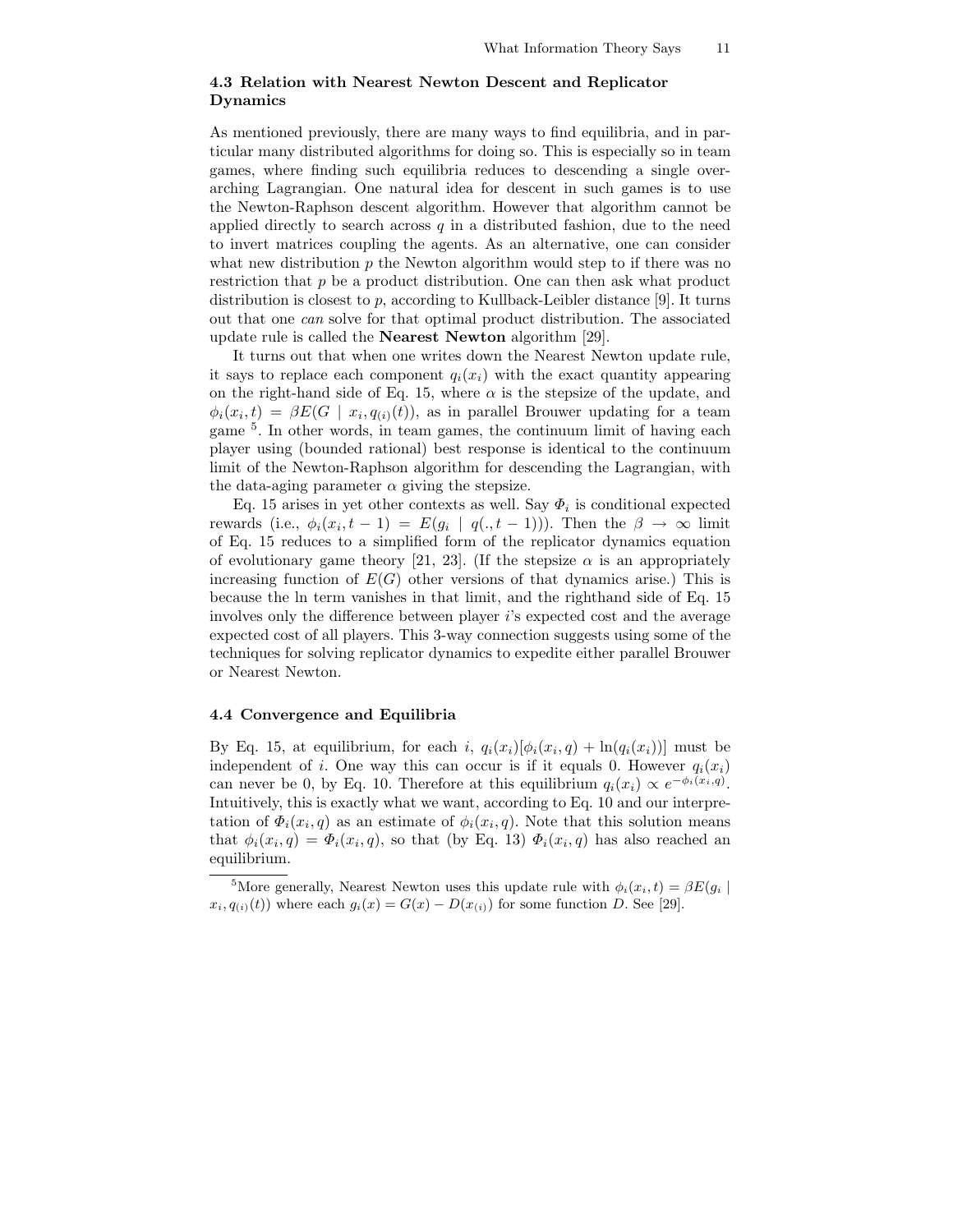When our equilibrium has  $q_i(x_i)[\phi_i(x_i, q) + \ln(q_i(x_i))] = A \neq 0$ , we have

$$
q_i(x_i) \propto e^{-q_i(x_i)\phi_i(x_i, q)}.\tag{16}
$$

In light of Eq. 10, this means that  $\Phi_i(x_i, q) \neq \phi_i(x_i, q)$ . So by Eq. 13,  $\Phi_i(x_i, q)$ hasn't reached an equilibrium in this case:

$$
\frac{d\Phi_i(x_i, q)}{dt} = \alpha \phi_i(x_i, q)[1 - q_i(x_i)].
$$
\n(17)

If both  $q_i(x_i)$  and  $\phi_i(x_i, q)$  were frozen at this point, this solution for  $\Phi_i(x_i, q)$ would not obey Eq. 12. So either  $q_i(x_i)$  and/or  $\phi_i(x_i, q)$  cannot be frozen. In fact, if  $\phi_i(x_i, q)$  varies with time, then we know by Eq. 15 that  $q_i(x_i)$  varies as well. So in either case  $q_i(x_i)$  must vary, i.e., this is not a proper equilibrium.

Although the dynamics has the desired fixed point, it may take a long time to converge there. There are several ways to analyze that: One is to examine the second derivatives (with respect to time) of the  $q_i$  and/or the  $\Phi_i$ . Another is to examine the time-dependence of the residual error,

$$
r_i^{ge}(x_i, t) \triangleq \frac{e^{-\Phi_i(x_i, t)}}{\int dx_i' e^{-\Phi_i(x_i', t)}} - \frac{e^{-\phi_i(x_i, t)}}{\int dx_i' e^{-\phi_i(x_i', t)}}.
$$
(18)

The next subsection includes a convergence analysis involving residual errors, but for pedagogical purposes, it considers a different variant of Brouwer from the ones considered so far.

### 4.5 Other Variants of Brouwer Updating

Data-aging can be viewed as moving only part-way from the current  $\Phi_i$  to what it should be (i.e. to  $\phi_i$ ). An alternative is to dispense with the  $\Phi_i$  and  $\phi_i$ altogether, and instead step part-way from the current  $q$  to what it should be, i.e., partially move to the (bounded rational) best response mixed strategy. Formally, this means replacing Eq. 10 so that the update is not implicit, in how  $\Phi_i(x_i, t)$  depends on the past value of  $q(t-1)$  (Eq. 12), but explicit:

$$
q_i(x_i, t) = q_i(x_i, t-1) + \alpha [h_i(x_i, q_{(i)}(t-1)) - q_i(x_i, t-1)] \tag{19}
$$

where  $h_i(x_i, q_{(i)}(t))$  is the Boltzmann distribution of what  $q_i(x_i, t)$  would be, under ideal circumstances, and we implicitly have small stepsize  $\alpha$ .

The only fixed point of this updating rule is where  $q_i = h_i \; \forall i$ . So just like with continuum-limit parallel Brouwer, we have the correct equilibrium. To investigate how fast the update rule of Eq. 19 arrives at that equilibrium, write its error at time  $t$  as the residual

$$
r_i^{st}(x_i, t) = q_i(x_i, t) - h_i(x_i, q_{(i)}(t))
$$
  
=  $q_i(x_i, t-1)[1-\alpha] + \alpha h_i(x_i, q_{(i)}(t-1)) - h_i(x_i, q_{(i)}(t))$   
=  $q_i(x_i, t-1)[1-\alpha] + \alpha h_i(x_i, q_{(i)}(t-1))$   
-  $h_i[x_i, q_{(i)}(t-1) + \alpha[h_{(i)}(q(t-1)) - q_{(i)}(t-1)]]$  (20)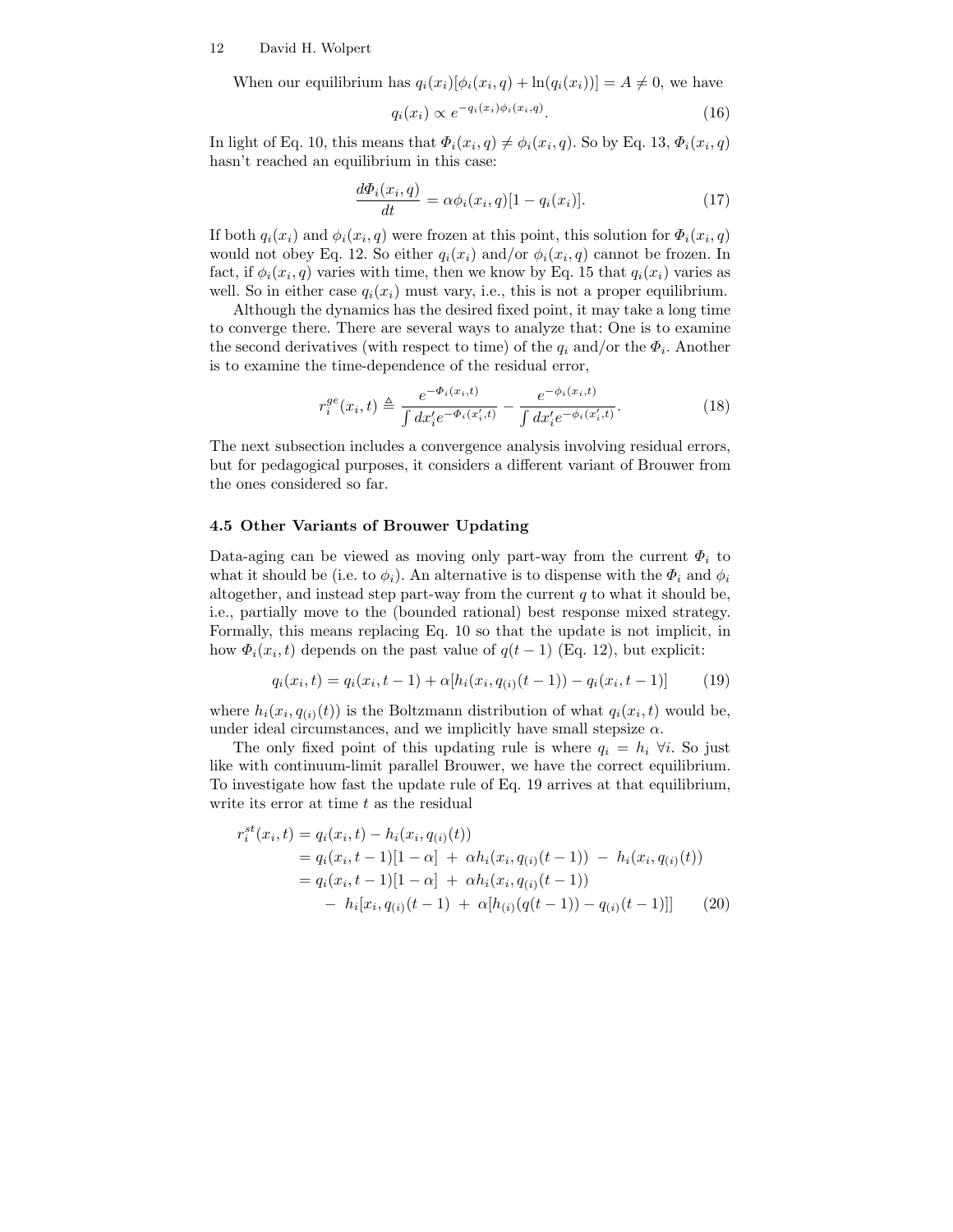where we have assumed that all all players other than  $i$  are updating themselves in the same that i does (i.e., via Eq. 19), and  $h_{(i)}(q(t-1))$  means the vector of the values of all  $h_{j\neq i}(x_j)$  evaluated for  $q(t-1)$ .

With obvious notation, rewrite Eq. 20 as

$$
r_i^{st}(x_i, t) = q_i(x_i, t-1)[1-\alpha] + \alpha h_i(x_i, q_{(i)}(t-1)) - h_i[x_i, q_{(i)}(t-1) - \alpha r_{(i)}(t-1)].
$$
\n(21)

Now use the fact that  $\alpha$  is small to expand the last  $h_i$  term on the righthand side to first order in its second (vector-valued) argument, getting the result

$$
r_i^{st}(x_i, t) \approx r_i(x_i, t)[1 - \alpha] + \alpha \nabla h_i \cdot r_{(i)}(t - 1)
$$
\n(22)

where the gradient of  $h_i$  is with respect to the vector components of its second argument. Accordingly, if  $r_i^{st}(x_i)$  starts much larger than the other residuals, it will be pushed down to their values. Conversely, if it starts much smaller than them, it will rise.

There are other ways one can reduce a stochastic game to a deterministic continuum-time process. In particular, this can be done in closed form for ficticious play games and some simple variants of it [19, 10].

Acknowledgements: I would like to thank Stefan Bieniawski, Bill Macready, George Judge, Chris Henze, and Ilan Kroo for helpful discussion.

# References

- 1. Al-Najjar, N. I., and R. Smorodinsky, "Large nonanonymous repeated games", Game and Economic Behavior 37, 26-39 (2001).
- 2. Antoine, N., S. Bieniawski, I. Kroo, and D. H. Wolpert, "Fleet assignment using collective intelligence", Proceedings of  $42nd$  Aerospace Sciences Meeting, (2004), AIAA-2004-0622.
- 3. Arthur, W. B., "Complexity in economic theory: Inductive reasoning and bounded rationality", American Economic Review 84, 2 (May 1994), 406–411.
- 4. Aumann, R.J., and S. Hart, Handbook of Game Theory with Economic Applications, North-Holland Press (1992).
- 5. Axelrod, R., The Evolution of Cooperation, Basic Books NY (1984).
- 6. BASAR, T., and G.J. OLSDER, *Dynamic Noncooperative Game Theory*, Siam Philadelphia, PA (1999), Second Edition.
- 7. Bieniawski, S., and D. H. Wolpert, "Adaptive, distributed control of constrained multi-agent systems", Proceedings of AAMAS 04, (2004).
- 8. Boutilier, C., Y. Shoham, and M. P. Wellman, "Editorial: Economic principles of multi-agent systems", Artificial Intelligence Journal 94 (1997), 1–6.
- 9. Cover, T., and J. Thomas, Elements of Information Theory, Wiley-Interscience New York (1991).